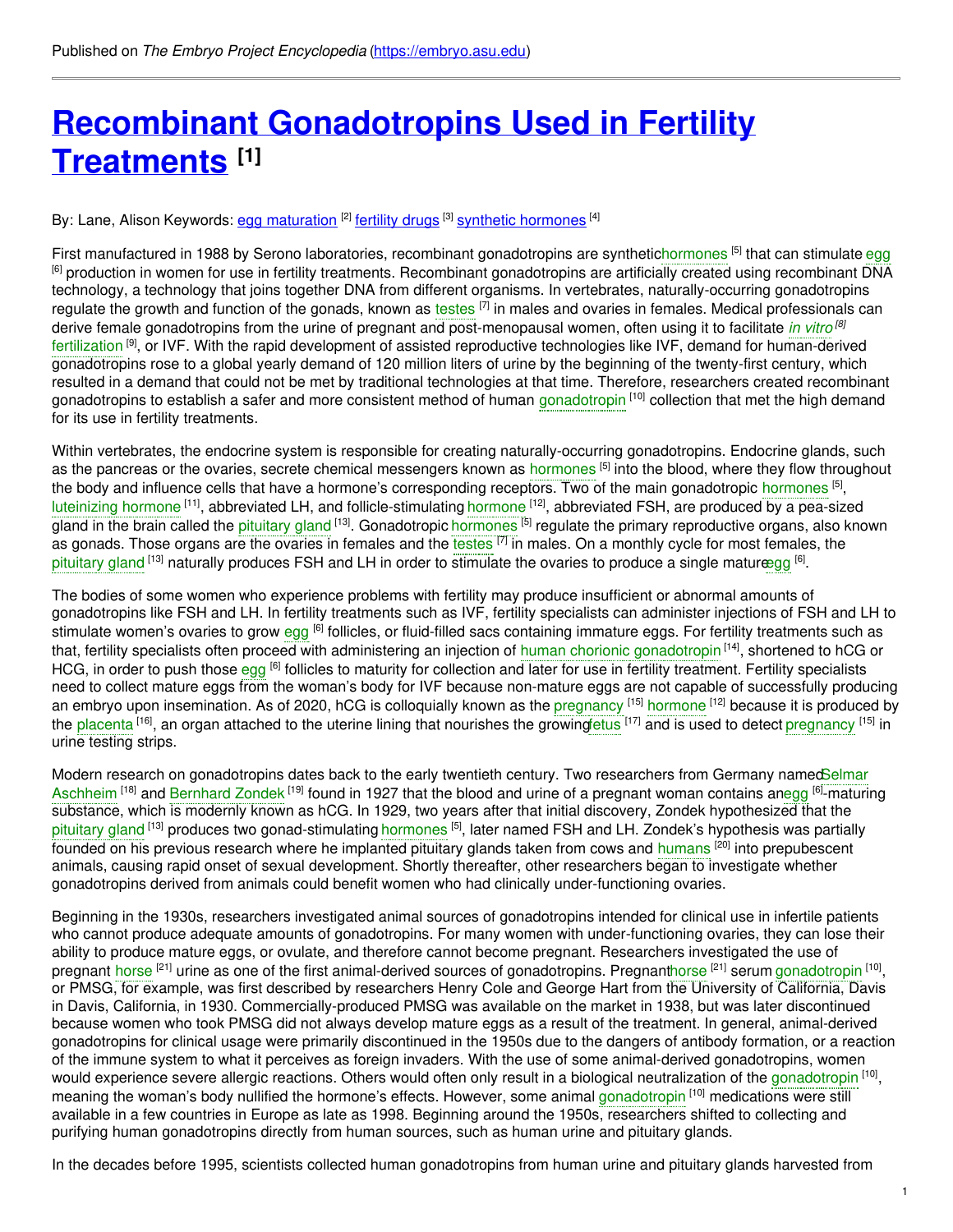deceased cadavers, the latter of which ultimately led to some serious adverse effects among those treated with those [hormones](https://embryo.asu.edu/search?text=hormones) <sup>[5]</sup>. Researchers linked the use of human pituitary[gonadotropin](https://embryo.asu.edu/search?text=gonadotropin) <sup>[10]</sup> with a fatal degenerative brain disorder, Creutzfeldt–Jakob disease, decades after its introduction into human fertility treatments. Though researchers derived gonadotropins from both cadavers and human urine around the same time, ultimately, both sources had issues. While the administration of human pituitary [gonadotropin](https://embryo.asu.edu/search?text=gonadotropin) <sup>[10]</sup> increased patients' risks for serious health outcomes, urine collection had issues associated with its collection capabilities.

In the 1960s when mass urine collection for fertility treatments began, there were only four urine collection centers, located in the Netherlands, Spain, Italy, and Israel. Around 600 women donated urine at the different collection centers. Altogether, they produced enough urine, around 120,000 liters over the span of a year, to satisfy the global demand for gonadotropins in the 1970s. However, due to the invention of new fertility treatments such as IVF, global demand quickly increased. By the beginning of the twenty-first century, the global yearly need was more than 120 million liters of urine to collect enough gonadotropins from human urine for use in fertility treatments. Critics of that approach began raising questions about the safety and procurement capacity around the 1970s. Aside from being a limited resource, many researchers claimed there was a lack of regulatory control and a risk of disease transmission caused by contamination between urine samples. To overcome the limitations of urine-derived human [gonadotropin](https://embryo.asu.edu/search?text=gonadotropin)s, recombinant gonadotropin <sup>[10]</sup> research began starting as early as 1975.

The research that ultimately led to the development of recombinant gonadotropins, which are created using recombinant DNA technology, began in 1975 shortly after the first creation of recombinant DNA molecules in 1972. Recombinant DNA is DNA that has been artificially created through the joining of DNA from different organisms. Generally-speaking, in that process, scientists add a gene of interest to a vector, usually in the form of a bacterial plasmid or virus, which then introduces it into a host cell where it integrates into the cell's DNA. Consequently, the host cell expresses the gene of interest as it grows and divides into new cells with the recombinant DNA. In 1975, researchers Premila Rathnam and Brij Saxena from Weill Medical College at Cornell [University](https://embryo.asu.edu/search?text=Cornell%20University) <sup>[22]</sup> in Ithaca, New York, uncovered a novel discovery into the protein building-block sequence of one of the primary gonadotropins, FSH. Background research continued until ten years later in 1985 when scientists cloned the FSH gene, meaning that researchers were able to make multiple copies of the gene for use in recombinant DNA technology. Ultimately, scientists created recombinant [gonadotropin](https://embryo.asu.edu/search?text=gonadotropin) <sup>[10]</sup> preparations for FSH, LH, and hCG.

After scientists created recombinant gonadotropins, pharmaceutical company Serono began its commercial production in 1988. To produce recombinant gonadotropins, scientists selected Chinese hamster ovarian cells as the host cells, because of their efficient response to foreign DNA and their capacity to grow at a large enough scale for commercial production. Once Serono laboratories succeeded in creating the recombinant version of [gonadotropin](https://embryo.asu.edu/search?text=gonadotropin) <sup>[10]</sup> for clinical usage in 1988, they later began licensing their technology to be marketed throughout the European Union in 1995. Additionally, other pharmaceutical companies began producing different types of recombinant gonadotropins around the same time. Beginning in the early 1990s, many IVF institutions began reporting pregnancies after prescribing recombinant gonadotropins to women for ovarian stimulation.

The research community tends to disagree on the fertility-related success of recombinant gonadotropins compared to urinederived gonadotropins. In 2010, researchers from Europe named Philippe Lehert, Joan Schertz, and Diego Ezcurra conducted a meta-analysis involving 4040 participants. The meta-analysis directly compared the effectiveness of recombinant gonadotropins versus urine-derived gonadotropins, measuring effectiveness by the number of eggs collected and pregnancies established. The researchers found that although recombinant gonadotropins produced larger numbers of eggs, there was no statistical significance between the two methods in terms of rates of [pregnancy](https://embryo.asu.edu/search?text=pregnancy) <sup>[15]</sup>. That means that researchers could not confidently assert that the recombinant gonadotropins caused the production of the larger quantities of eggs.

As of 2020, scientists continue to study the effects of recombinant gonadotropins and its efficacy on fertility treatments. Researchers also use similar technologies to create synthetic [hormones](https://embryo.asu.edu/search?text=hormones) <sup>[5]</sup> that balance hormones <sup>[5]</sup> produced by other endocrine glands, such as the production of synthetic [hormones](https://embryo.asu.edu/search?text=hormones) <sup>[5]</sup> meant to balance the function of the thyroid. Additionally, scientists have used recombinant gonadotropins to study the implications of gonadotropins in the development and outcomes of certain types of cancers. For example, in a 2007 study, researchers found that women with breast cancer who were given recombinant hCG had a smaller rate of cancer growth over the span of two weeks than women who were given a placebo. Overall, recombinant gonadotropins are a way of meeting the increasing demand for [hormones](https://embryo.asu.edu/search?text=hormones) [5] for a variety of reasons, including disease modeling and fertility treatments.

# **Sources**

- 1. American Society for Reproductive Medicine. "Side Effects of Injectable Fertility Drugs (Gonadotropins)." Reproductive Facts. [https://www.reproductivefacts.org/news-and-publications/patient-fact-sheets-and-booklets/documents/fact-sheets](https://www.reproductivefacts.org/news-and-publications/patient-fact-sheets-and-booklets/documents/fact-sheets-and-info-booklets/side-effects-of-injectable-fertility-drugs-gonadotropins/)and-info-booklets/side-effects-of-injectable-fertility-drugs-gonadotropins/ [23] (Accessed March 23, 2020).
- 2. Aschheim, Selmar, and [Bernhard](https://embryo.asu.edu/search?text=Bernhard%20Zondek) Zondek [19] . "*Hypophysenvorderlappenhormon und ovarialhormon im harn von schwangeren*." *Klinische Wochenschrift* 6 (1927): 1322.
- 3. "Birch Bark Compound May Be Potent Prostate Cancer Fighter." WCM Newsroom at Weill Cornell Medicine, 2006. <https://news.weill.cornell.edu/news/2006/07/birch-bark-compound-may-be-potent-prostate-cancer-fighter> <sup>[24]</sup> (Accessed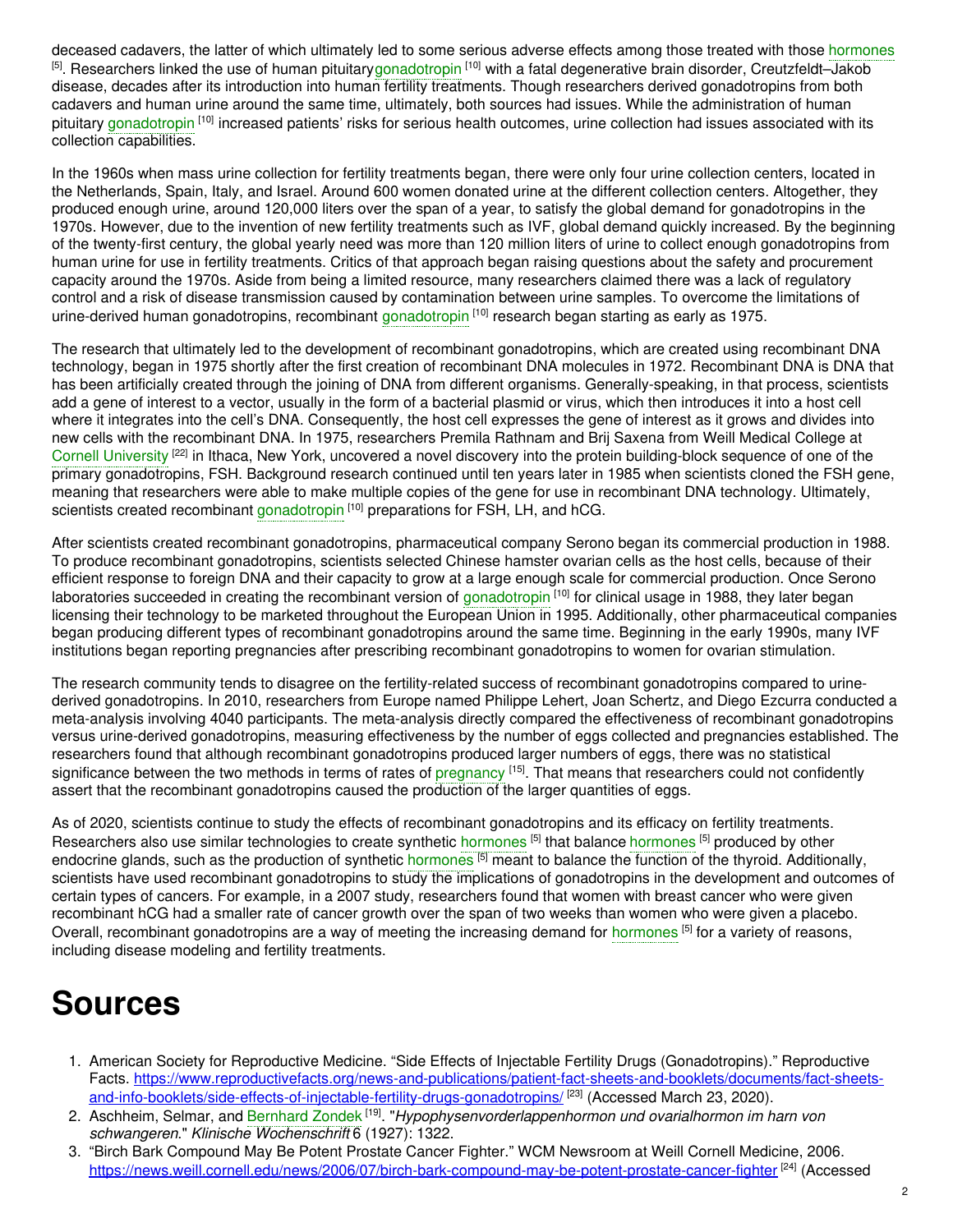March 23, 2020).

- 4. Casarini, Livio, G. Brigante, M. Simoni, and Daniele Santi. "Clinical Applications of Gonadotropins in the Female: Assisted Reproduction and Beyond." *Progress in Molecular Biology and Translational Science*143 (2016): 85–119.
- 5. Cohen, Brian D., and James A. Dias. "Follitropin." Reference Module in Biomedical Sciences, 2019.
- 6. Cole, Henry H., and George H. Hart. "The Potency of Blood Serum of Mares in Progressive Stages of Pregnancy in Effecting the Sexual Maturity of the Immature Rat." *American Journal of Physiology* 93 (1930): 57–68. <https://www.physiology.org/doi/abs/10.1152/ajplegacy.1930.93.1.57><sup>[25]</sup> (Accessed March 23, 2020).
- 7. Janssens, Jaak Ph, José Russo, Irma Russo, Luc Michiels, Gilbert Donders, Marcel Verjans, Ine Riphagen, Thierry Van den Bossche, Marijke Deleu, and Peter Sieprath. "Human Chorionic Gonadotropin (hCG) and Prevention of Breast Cancer." *Molecular and Cellular Endocrinology* 269 (2007): 93–8.
- 8. Lehert, Philippe, Joan C. Schertz, and Diego Ezcurra. "Recombinant Human Follicle-Stimulating Hormone Produces More Oocytes with a Lower Total Dose Per Cycle in Assisted Reproductive Technologies Compared with Highly Purified Human Menopausal Gonadotrophin: A Meta-Analysis." *Reproductive Biology and Endocrinology* 8 (2010): 112. <https://link.springer.com/article/10.1186/1477-7827-8-112#aboutcontent> <sup>[26]</sup> (Accessed March 23, 2020).
- 9. Lunenfeld, Bruno. "Historical Perspectives in Gonadotrophin Therapy."*Human Reproduction Update* 20 (2004): 453–67. <https://academic.oup.com/humupd/article/10/6/453/626732> <sup>[27]</sup> (Accessed March 23, 2020).
- 10. Lunenfeld, Bruno. "Gonadotropin Stimulation: Past, Present and Future."*Reproductive Medicine and Biology* 11 (2012): 11–25. <https://www.ncbi.nlm.nih.gov/pmc/articles/PMC5906949/><sup>[28]</sup> (Accessed March 23, 2020).
- 11. Lunenfeld, Bruno, Wilma Bilger, Salvatore Longobardi, Veronica Alam, Thomas D'Hooghe, and Sesh K Sunkara. "The Development of Gonadotropins for Clinical Use in the Treatment of Infertility." *Frontiers in Endocrinology* 10 (2019): 429. <https://www.ncbi.nlm.nih.gov/pmc/articles/PMC6616070/><sup>[29]</sup> (Accessed March 23, 2020).
- 12. National Human Genome Research Institute. "1972: First Recombinant DNA."National [Institutes](https://embryo.asu.edu/search?text=National%20Institutes%20of%20Health) of Health<sup>[30]</sup>. <https://www.genome.gov/25520302/online-education-kit-1972-first-recombinant-dna> <sup>[31]</sup> (Accessed March 23, 2020).
- 13. National [Institutes](https://embryo.asu.edu/search?text=National%20Institutes%20of%20Health) of Health<sup>[30]</sup>. "Introduction to the Endocrine System."[National](https://embryo.asu.edu/search?text=National%20Cancer%20Institute) Cancer Institute <sup>[32]</sup> SEER Training Modules. <https://training.seer.cancer.gov/anatomy/endocrine/> [33] (Accessed March 23, 2020).
- 14. National [Institutes](https://embryo.asu.edu/search?text=National%20Institutes%20of%20Health) of Health<sup>[30]</sup>. "LiverTox: Clinical and Research Information on Drug-Induced Liver Injury."National *Institute of Diabetes and Digestive and Kidney Diseases* (2018): 1–3. <https://www.ncbi.nlm.nih.gov/pubmed/31644163> [34] (Accessed March 23, 2020).
- 15. Pray, Leslie. "Recombinant DNA Technology and Transgenic Animals."*Nature Education* 1 (2008): 51. <https://www.nature.com/scitable/topicpage/recombinant-dna-technology-and-transgenic-animals-34513/><sup>[35]</sup> (Accessed March 23, 2020).
- 16. Rathnam, Premila and Brij B. Saxena. "Primary Amino Acid Sequence of Follicle-Stimulating Hormone from Human Pituitary Glands. I. Alpha Subunit." *Journal of Biological Chemistry*250 (1975): 6735–46. <https://www.jbc.org/content/250/17/6735.long> [36] (Accessed March 23, 2020).
- 17. Richard-Eaglin, Angela. "Male and Female Hypogonadism."*Nursing Clinics* 53 (2018): 395–405.
- 18. Schüler-Toprak, Susanne, Oliver Treeck, and Olaf Ortmann. "Human Chorionic Gonadotropin and Breast Cancer." International Journal of Molecular Sciences 18 (2017): 1587. <https://www.ncbi.nlm.nih.gov/pmc/articles/PMC5536074/><sup>[37]</sup> (Accessed March 23, 2020).

First manufactured in 1988 by Serono laboratories, recombinant gonadotropins are synthetic hormones that can stimulate egg production in women for use in fertility treatments. Recombinant gonadotropins are artificially created using recombinant DNA technology, a technology that joins together DNA from different organisms. In vertebrates, naturally-occurring gonadotropins regulate the growth and function of the gonads, known as testes in males and ovaries in females. Medical professionals can derive female gonadotropins from the urine of pregnant and post-menopausal women, often using it to facilitate in vitro fertilization, or IVF. With the rapid development of assisted reproductive technologies like IVF, demand for human-derived gonadotropins rose to a global yearly demand of 120 million liters of urine by the beginning of the twenty-first century, which resulted in a demand that could not be met by traditional technologies at that time. Therefore, researchers created recombinant gonadotropins to establish a safer and more consistent method of human gonadotropin collection that met the high demand for its use in fertility treatments.

## **Subject**

[Recombination,](https://embryo.asu.edu/library-congress-subject-headings/recombination-genetic) Genetic <sup>[38]</sup> Genetic [recombination--Research](https://embryo.asu.edu/library-congress-subject-headings/genetic-recombination-research) <sup>[39]</sup> [Luteinizing](https://embryo.asu.edu/library-congress-subject-headings/luteinizing-hormone) hormone <sup>[40]</sup> Corpus [luteum-stimulating](https://embryo.asu.edu/library-congress-subject-headings/corpus-luteum-stimulating-hormone) hormone <sup>[41]</sup> [Gonadotrophin](https://embryo.asu.edu/medical-subject-headings/hcg-human-chorionic-gonadotropin-0) <sup>[42]</sup> [Fertilization](https://embryo.asu.edu/library-congress-subject-headings/fertilization-vitro-human) in vitro, Human <sup>[43]</sup> [Gonadotropins](https://embryo.asu.edu/medical-subject-headings/pregnant-mare-serum-gonadotropins) <sup>[44]</sup> Pregnant Mare Serum Gonadotropins <sup>[45]</sup> HCG (Human Chorionic Gonadotropin <sup>[46]</sup> Chorionic [Gonadotropin,](https://embryo.asu.edu/medical-subject-headings/chorionic-gonadotropin-beta-subunit-human) beta Subunit, Human <sup>[47]</sup> Human Chorionic [Gonadotropin](https://embryo.asu.edu/medical-subject-headings/human-chorionic-gonadotropin-receptor) Receptor <sup>[48]</sup> [Glycoprotein](https://embryo.asu.edu/medical-subject-headings/glycoprotein-hormones-alpha-subunit) Hormones, alpha Subunit<sup>[49]</sup> [Gonadotropin-Releasing](https://embryo.asu.edu/medical-subject-headings/gonadotropin-releasing-hormone) Hormone <sup>[50]</sup> [Gonadotropin-Resistant](https://embryo.asu.edu/medical-subject-headings/gonadotropin-resistant-ovary-syndrome) Ovary Syndrome <sup>[51]</sup> Genetic [Recombination](https://embryo.asu.edu/medical-subject-headings/genetic-recombination) <sup>[52]</sup> [Recombinant](https://embryo.asu.edu/medical-subject-headings/recombinant-growth-hormone) Human Growth Hormone (Mammalian) <sup>[53]</sup> Recombinant Growth Hormone <sup>[54]</sup> [Recombinant](https://embryo.asu.edu/medical-subject-headings/recombinant-dna) DNA<sup>[55]</sup>

### **Topic**

[Technologies](https://embryo.asu.edu/topics/technologies) [56] [Reproduction](https://embryo.asu.edu/topics/reproduction) [57]

### **Publisher**

Arizona State University. School of Life Sciences. Center for Biology and Society. Embryo Project Encyclopedia.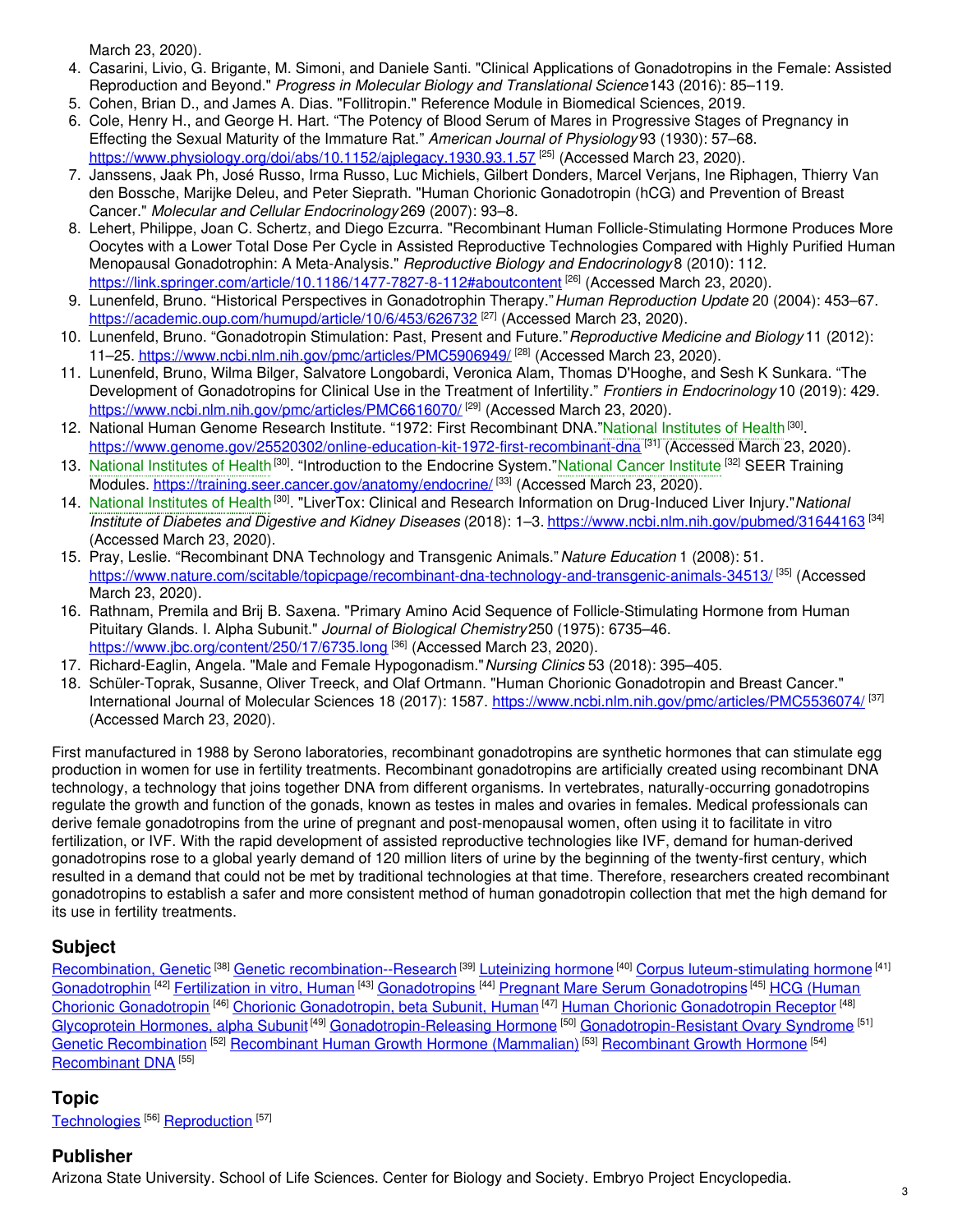## **Rights**

Copyright Arizona Board of Regents Licensed as Creative Commons Attribution-NonCommercial-Share Alike 3.0 Unported (CC BY-NC-SA 3.0) http://creativecommons.org/licenses/by-nc-sa/3.0/

#### **Format**

<u>[Articles](https://embryo.asu.edu/formats/articles)</u> [<sup>58]</sup>

#### **Last Modified**

Monday, October 26, 2020 - 19:01

#### **DC Date Accessioned**

Monday, October 26, 2020 - 18:52

#### **DC Date Available**

Monday, October 26, 2020 - 18:52

#### **DC Date Created**

2020-10-26

#### [Contact](https://embryo.asu.edu/contact) Us

© 2021 Arizona Board of Regents

The Embryo Project at Arizona State University, 1711 South Rural Road, Tempe Arizona 85287, United States

**Source URL:** https://embryo.asu.edu/pages/recombinant-gonadotropins-used-fertility-treatments

#### **Links**

[1] https://embryo.asu.edu/pages/recombinant-gonadotropins-used-fertility-treatments

- [2] https://embryo.asu.edu/keywords/egg-maturation
- [3] https://embryo.asu.edu/keywords/fertility-drugs
- [4] https://embryo.asu.edu/keywords/synthetic-hormones
- [5] https://embryo.asu.edu/search?text=hormones
- [6] https://embryo.asu.edu/search?text=egg
- [7] https://embryo.asu.edu/search?text=testes
- [8] https://embryo.asu.edu/search?text=in%20vitro
- [9] https://embryo.asu.edu/search?text=fertilization
- [10] https://embryo.asu.edu/search?text=gonadotropin
- [11] https://embryo.asu.edu/search?text=luteinizing%20hormone
- [12] https://embryo.asu.edu/search?text=hormone
- [13] https://embryo.asu.edu/search?text=pituitary%20gland
- [14] https://embryo.asu.edu/search?text=human%20chorionic%20gonadotropin
- [15] https://embryo.asu.edu/search?text=pregnancy
- [16] https://embryo.asu.edu/search?text=placenta
- [17] https://embryo.asu.edu/search?text=fetus
- [18] https://embryo.asu.edu/search?text=Selmar%20Aschheim
- [19] https://embryo.asu.edu/search?text=Bernhard%20Zondek
- [20] https://embryo.asu.edu/search?text=humans
- [21] https://embryo.asu.edu/search?text=horse
- [22] https://embryo.asu.edu/search?text=Cornell%20University
- [23] https://www.reproductivefacts.org/news-and-publications/patient-fact-sheets-and-booklets/documents/fact-sheets-and-info-
- booklets/side-effects-of-injectable-fertility-drugs-gonadotropins/
- [24] https://news.weill.cornell.edu/news/2006/07/birch-bark-compound-may-be-potent-prostate-cancer-fighter
- [25] https://www.physiology.org/doi/abs/10.1152/ajplegacy.1930.93.1.57
- [26] https://link.springer.com/article/10.1186/1477-7827-8-112#aboutcontent
- [27] https://academic.oup.com/humupd/article/10/6/453/626732
- [28] https://www.ncbi.nlm.nih.gov/pmc/articles/PMC5906949/
- [29] https://www.ncbi.nlm.nih.gov/pmc/articles/PMC6616070/
- [30] https://embryo.asu.edu/search?text=National%20Institutes%20of%20Health
- [31] https://www.genome.gov/25520302/online-education-kit-1972-first-recombinant-dna
- [32] https://embryo.asu.edu/search?text=National%20Cancer%20Institute
- [33] https://training.seer.cancer.gov/anatomy/endocrine/